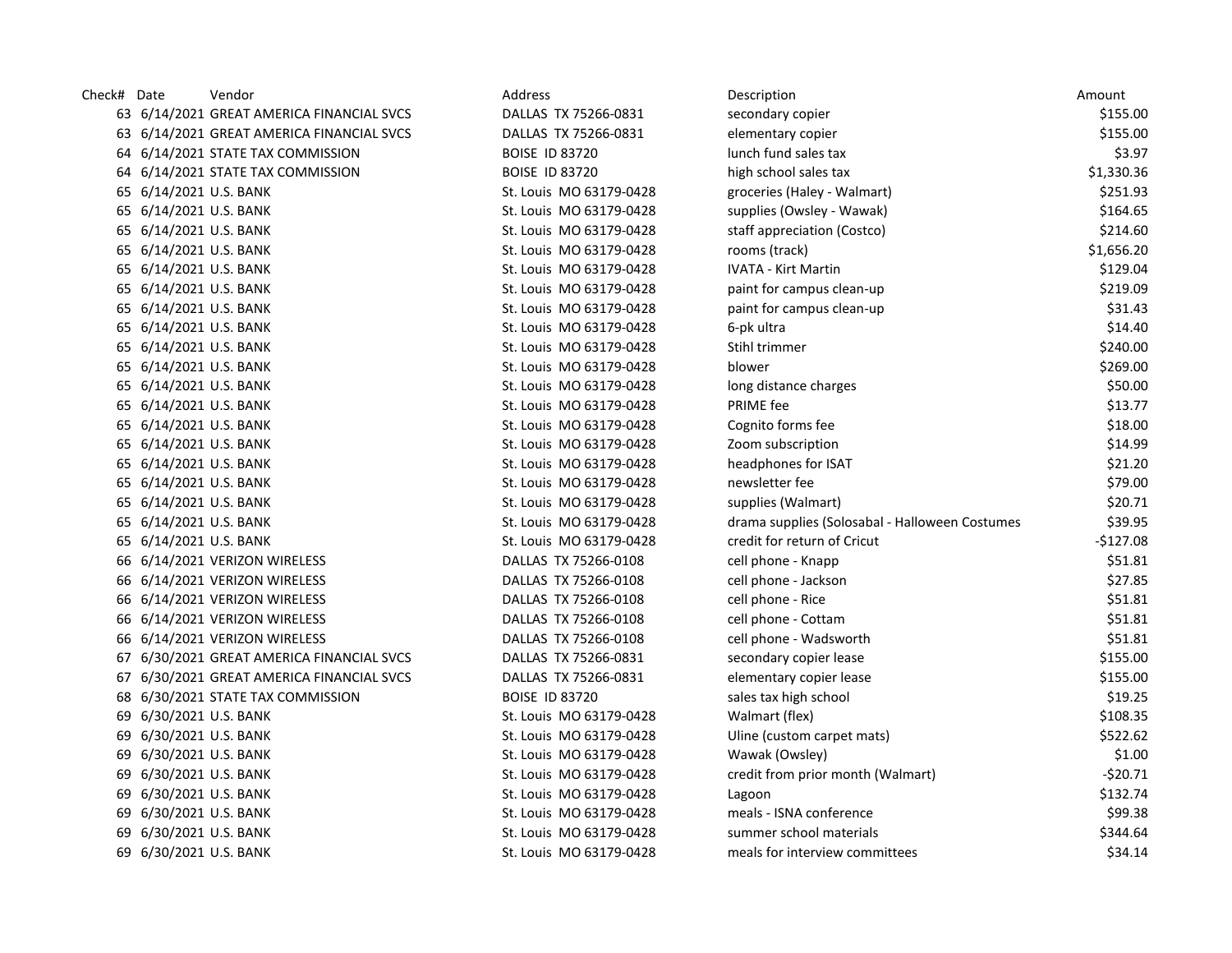| 69 6/30/2021 U.S. BANK                                 | St. Louis MO 63179-0428 | meals for meetings & PD                     | \$13.45     |
|--------------------------------------------------------|-------------------------|---------------------------------------------|-------------|
| 69 6/30/2021 U.S. BANK                                 | St. Louis MO 63179-0428 | Zoom subscription                           | \$14.99     |
| 69 6/30/2021 U.S. BANK                                 | St. Louis MO 63179-0428 | Cognito forms subcription                   | \$18.00     |
| 69 6/30/2021 U.S. BANK                                 | St. Louis MO 63179-0428 | Amazon PRIME fee (Wadsworth)                | \$13.77     |
| 69 6/30/2021 U.S. BANK                                 | St. Louis MO 63179-0428 | fuel                                        | \$41.00     |
| 69 6/30/2021 U.S. BANK                                 | St. Louis MO 63179-0428 | meals for PD & meetings                     | \$31.11     |
| 69 6/30/2021 U.S. BANK                                 | St. Louis MO 63179-0428 | meals for PD & meetings                     | \$14.82     |
| 69 6/30/2021 U.S. BANK                                 | St. Louis MO 63179-0428 | meals for PD & meetings                     | \$53.71     |
| 69 6/30/2021 U.S. BANK                                 | St. Louis MO 63179-0428 | meals for PD & meetings                     | \$80.86     |
| 69 6/30/2021 U.S. BANK                                 | St. Louis MO 63179-0428 | Lagoon                                      | \$28.09     |
| 69 6/30/2021 U.S. BANK                                 | St. Louis MO 63179-0428 | The Mays Place (bus driver lodging FB camp) | \$300.00    |
| 48586 6/14/2021 ADVANCED THERAPY CARE                  | MOUNTAIN HOME ID 83647  | speech therapy services May 2021            | \$3,552.50  |
| 48587 6/14/2021 AMAZON CAPITAL SERVICES                | SEATTLE WA 981245184    | Brother toner multi                         | \$334.00    |
| 48587 6/14/2021 AMAZON CAPITAL SERVICES                | SEATTLE WA 981245184    | gallon food storage bags                    | \$26.49     |
| 48587 6/14/2021 AMAZON CAPITAL SERVICES                | SEATTLE WA 981245184    | shipping                                    | \$17.97     |
| 48587 6/14/2021 AMAZON CAPITAL SERVICES                | SEATTLE WA 981245184    | monthly planner                             | \$27.79     |
| 48587 6/14/2021 AMAZON CAPITAL SERVICES                | SEATTLE WA 981245184    | pk. ruled index cards white                 | \$4.52      |
| 48587 6/14/2021 AMAZON CAPITAL SERVICES                | SEATTLE WA 981245184    | refund duplicate payment by HS              | $-57.95$    |
| 48587 6/14/2021 AMAZON CAPITAL SERVICES                | SEATTLE WA 981245184    | acrylic paint 1/2 gal. titanium white       | \$18.42     |
| 48588 6/14/2021 Beyond Textbooks - Vail Unified SD #20 | Vail AZ 85641           | training session PLC & Retention/Enrichment | \$3,000.00  |
| 48588 6/14/2021 Beyond Textbooks - Vail Unified SD #20 | Vail AZ 85641           | training session BT 102                     | \$1,500.00  |
| 48588 6/14/2021 Beyond Textbooks - Vail Unified SD #20 | Vail AZ 85641           | travel                                      | \$1,866.00  |
| 48588 6/14/2021 Beyond Textbooks - Vail Unified SD #20 | Vail AZ 85641           | training - BT101 leadership                 | \$3,000.00  |
| 48588 6/14/2021 Beyond Textbooks - Vail Unified SD #20 | Vail AZ 85641           | student use fee                             | \$2,400.00  |
| 48588 6/14/2021 Beyond Textbooks - Vail Unified SD #20 | Vail AZ 85641           | annual fee                                  | \$3,000.00  |
| 48588 6/14/2021 Beyond Textbooks - Vail Unified SD #20 | Vail AZ 85641           | travel                                      | \$890.00    |
| 48588 6/14/2021 Beyond Textbooks - Vail Unified SD #20 | Vail AZ 85641           | travel                                      | \$890.00    |
| 48589 6/14/2021 Brady Industries                       | Las Vegas NV 89118      | floor scrubber 20"                          | \$4,990.00  |
| 48590 6/14/2021 Brennan's Carpet LLC                   | Jerome ID 83338-6144    | down-payment on carpet                      | \$13,679.00 |
| 48591 6/14/2021 BS&R DESIGN & SUPPLIES                 | TWIN FALLS ID 83301     | whip French 12" metal handle                | \$11.46     |
| 48591 6/14/2021 BS&R DESIGN & SUPPLIES                 | TWIN FALLS ID 83301     | ice tong 7" textured                        | \$11.20     |
| 48591 6/14/2021 BS&R DESIGN & SUPPLIES                 | TWIN FALLS ID 83301     | sheet pan 1/2 size 13x18"                   | \$17.40     |
| 48591 6/14/2021 BS&R DESIGN & SUPPLIES                 | TWIN FALLS ID 83301     | crock 1.5 qt clear                          | \$15.16     |
| 48591 6/14/2021 BS&R DESIGN & SUPPLIES                 | TWIN FALLS ID 83301     | crock 1.2 gt. clear                         | \$9.70      |
| 48591 6/14/2021 BS&R DESIGN & SUPPLIES                 | TWIN FALLS ID 83301     | server w/almond top 48 oz.                  | \$16.94     |
| 48591 6/14/2021 BS&R DESIGN & SUPPLIES                 | TWIN FALLS ID 83301     | spatula soft spoon hi heat 10"              | \$15.60     |
| 48591 6/14/2021 BS&R DESIGN & SUPPLIES                 | TWIN FALLS ID 83301     | can opener table mount                      | \$33.21     |
| 48591 6/14/2021 BS&R DESIGN & SUPPLIES                 | TWIN FALLS ID 83301     | mandolin full size w/5 blades               | \$84.70     |
| 48592 6/14/2021 C8 TRANSPORTATION LLC                  | HAGERMAN ID 83332       | monthly route fee                           | \$11,776.50 |
| 48592 6/14/2021 C8 TRANSPORTATION LLC                  | HAGERMAN ID 83332       | field trips - reimburseable                 | \$2,151.27  |
|                                                        |                         |                                             |             |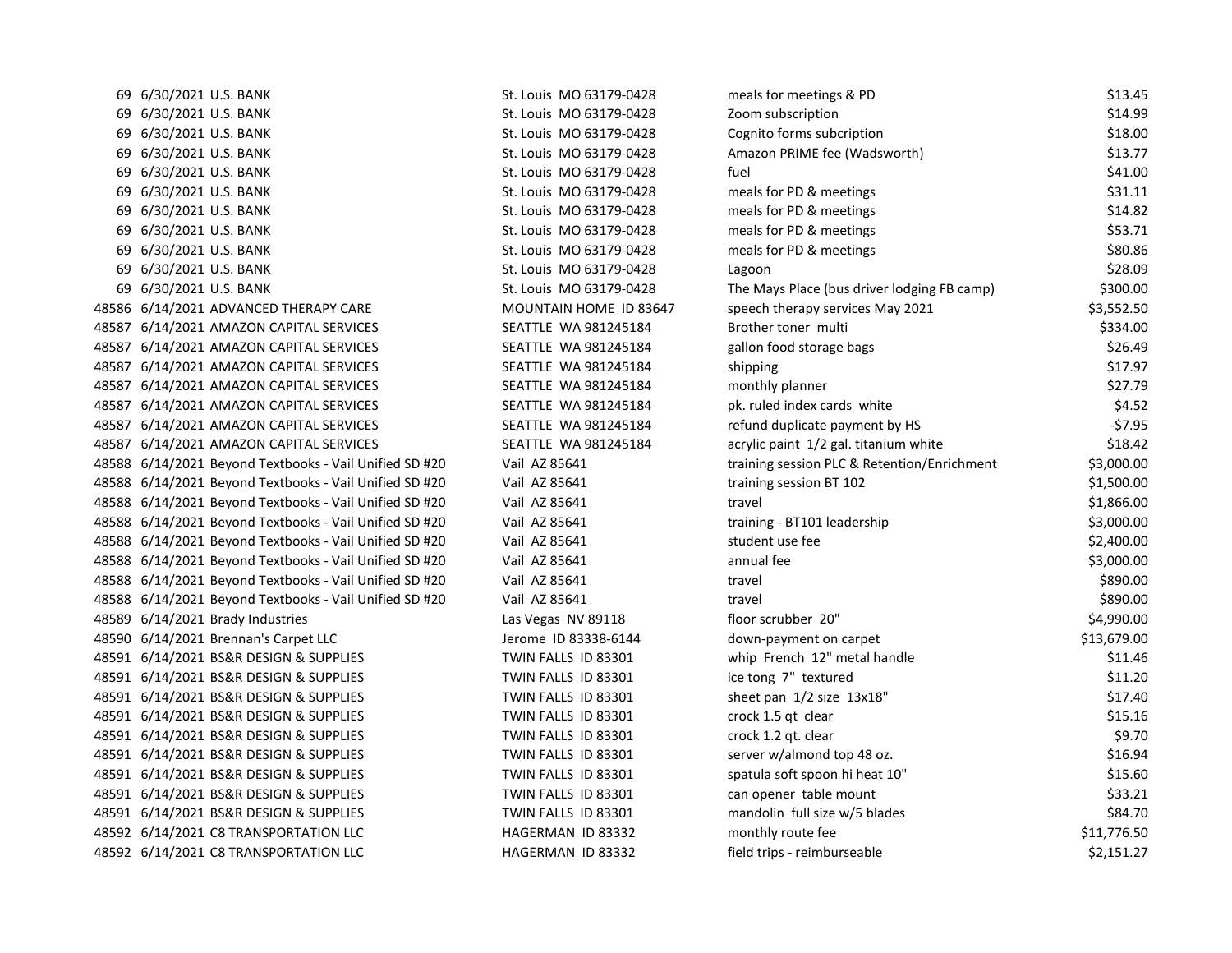| 48592 6/14/2021 C8 TRANSPORTATION LLC | HAGERMAN ID 83332 | enrichment miles                   | \$239.16   |
|---------------------------------------|-------------------|------------------------------------|------------|
| 48592 6/14/2021 C8 TRANSPORTATION LLC | HAGERMAN ID 83332 | field trips - non-reimburseable    | \$2,567.39 |
| 48592 6/14/2021 C8 TRANSPORTATION LLC | HAGERMAN ID 83332 | high school athletics              | \$1,843.94 |
| 48592 6/14/2021 C8 TRANSPORTATION LLC | HAGERMAN ID 83332 | junior high athletics              | \$492.97   |
| 48593 6/14/2021 CALL AUTOMOTIVE       | HAGERMAN ID 83332 | repairs to yellow bus              | \$117.31   |
| 48594 6/14/2021 CHAPPEL'S MARKET      | HAGERMAN ID 83332 | supplies for parent night          | \$3.78     |
| 48594 6/14/2021 CHAPPEL'S MARKET      | HAGERMAN ID 83332 | supplies for SPED transition class | \$22.14    |
| 48594 6/14/2021 CHAPPEL'S MARKET      | HAGERMAN ID 83332 | supplies for SPED transition class | \$19.91    |
| 48594 6/14/2021 CHAPPEL'S MARKET      | HAGERMAN ID 83332 | treats for ARRGH students          | \$34.40    |
| 48594 6/14/2021 CHAPPEL'S MARKET      | HAGERMAN ID 83332 | supplies for ARTEC                 | \$40.72    |
| 48594 6/14/2021 CHAPPEL'S MARKET      | HAGERMAN ID 83332 | supplies for ARTEC                 | \$61.94    |
| 48594 6/14/2021 CHAPPEL'S MARKET      | HAGERMAN ID 83332 | supplies for ARTEC                 | \$18.91    |
| 48594 6/14/2021 CHAPPEL'S MARKET      | HAGERMAN ID 83332 | supplies for ARTEC                 | \$2.60     |
| 48594 6/14/2021 CHAPPEL'S MARKET      | HAGERMAN ID 83332 | supplies for ARTEC                 | \$0.99     |
| 48594 6/14/2021 CHAPPEL'S MARKET      | HAGERMAN ID 83332 | bags for FFVP                      | \$7.98     |
| 48594 6/14/2021 CHAPPEL'S MARKET      | HAGERMAN ID 83332 | food for cafeteria                 | \$2.79     |
| 48594 6/14/2021 CHAPPEL'S MARKET      | HAGERMAN ID 83332 | food for cafeteria                 | \$41.45    |
| 48594 6/14/2021 CHAPPEL'S MARKET      | HAGERMAN ID 83332 | food for cafeteria                 | \$5.27     |
| 48594 6/14/2021 CHAPPEL'S MARKET      | HAGERMAN ID 83332 | food for cafeteria                 | \$46.77    |
| 48594 6/14/2021 CHAPPEL'S MARKET      | HAGERMAN ID 83332 | supplies for parent night          | \$15.98    |
| 48594 6/14/2021 CHAPPEL'S MARKET      | HAGERMAN ID 83332 | PD supplies                        | \$26.97    |
| 48594 6/14/2021 CHAPPEL'S MARKET      | HAGERMAN ID 83332 | supplies for SPED transition class | \$30.25    |
| 48594 6/14/2021 CHAPPEL'S MARKET      | HAGERMAN ID 83332 | supplies for ARTEC                 | \$9.18     |
| 48594 6/14/2021 CHAPPEL'S MARKET      | HAGERMAN ID 83332 | supplies for ARTEC                 | \$13.15    |
| 48594 6/14/2021 CHAPPEL'S MARKET      | HAGERMAN ID 83332 | supplies for ARTEC                 | \$66.98    |
| 48594 6/14/2021 CHAPPEL'S MARKET      | HAGERMAN ID 83332 | supplies for ARTEC                 | \$10.00    |
| 48594 6/14/2021 CHAPPEL'S MARKET      | HAGERMAN ID 83332 | supplies for ARTEC                 | \$27.93    |
| 48594 6/14/2021 CHAPPEL'S MARKET      | HAGERMAN ID 83332 | supplies for ARTEC                 | \$10.73    |
| 48594 6/14/2021 CHAPPEL'S MARKET      | HAGERMAN ID 83332 | supplies for ARTEC                 | \$1.67     |
| 48594 6/14/2021 CHAPPEL'S MARKET      | HAGERMAN ID 83332 | supplies for ARTEC                 | \$28.09    |
| 48594 6/14/2021 CHAPPEL'S MARKET      | HAGERMAN ID 83332 | supplies for ARTEC                 | \$5.00     |
| 48594 6/14/2021 CHAPPEL'S MARKET      | HAGERMAN ID 83332 | supplies for ARTEC                 | \$9.99     |
| 48594 6/14/2021 CHAPPEL'S MARKET      | HAGERMAN ID 83332 | supplies for ARTEC                 | \$36.92    |
| 48594 6/14/2021 CHAPPEL'S MARKET      | HAGERMAN ID 83332 | supplies for ARTEC                 | \$14.55    |
| 48594 6/14/2021 CHAPPEL'S MARKET      | HAGERMAN ID 83332 | supplies for ARTEC                 | \$34.43    |
| 48594 6/14/2021 CHAPPEL'S MARKET      | HAGERMAN ID 83332 | supplies for ARTEC                 | \$15.70    |
| 48594 6/14/2021 CHAPPEL'S MARKET      | HAGERMAN ID 83332 | supplies for ARTEC                 | \$40.86    |
| 48594 6/14/2021 CHAPPEL'S MARKET      | HAGERMAN ID 83332 | supplies for ARTEC                 | \$22.31    |
| 48594 6/14/2021 CHAPPEL'S MARKET      | HAGERMAN ID 83332 | supplies for ARTEC                 | \$2.78     |
| 48594 6/14/2021 CHAPPEL'S MARKET      | HAGERMAN ID 83332 | supplies for ARTEC                 | \$5.98     |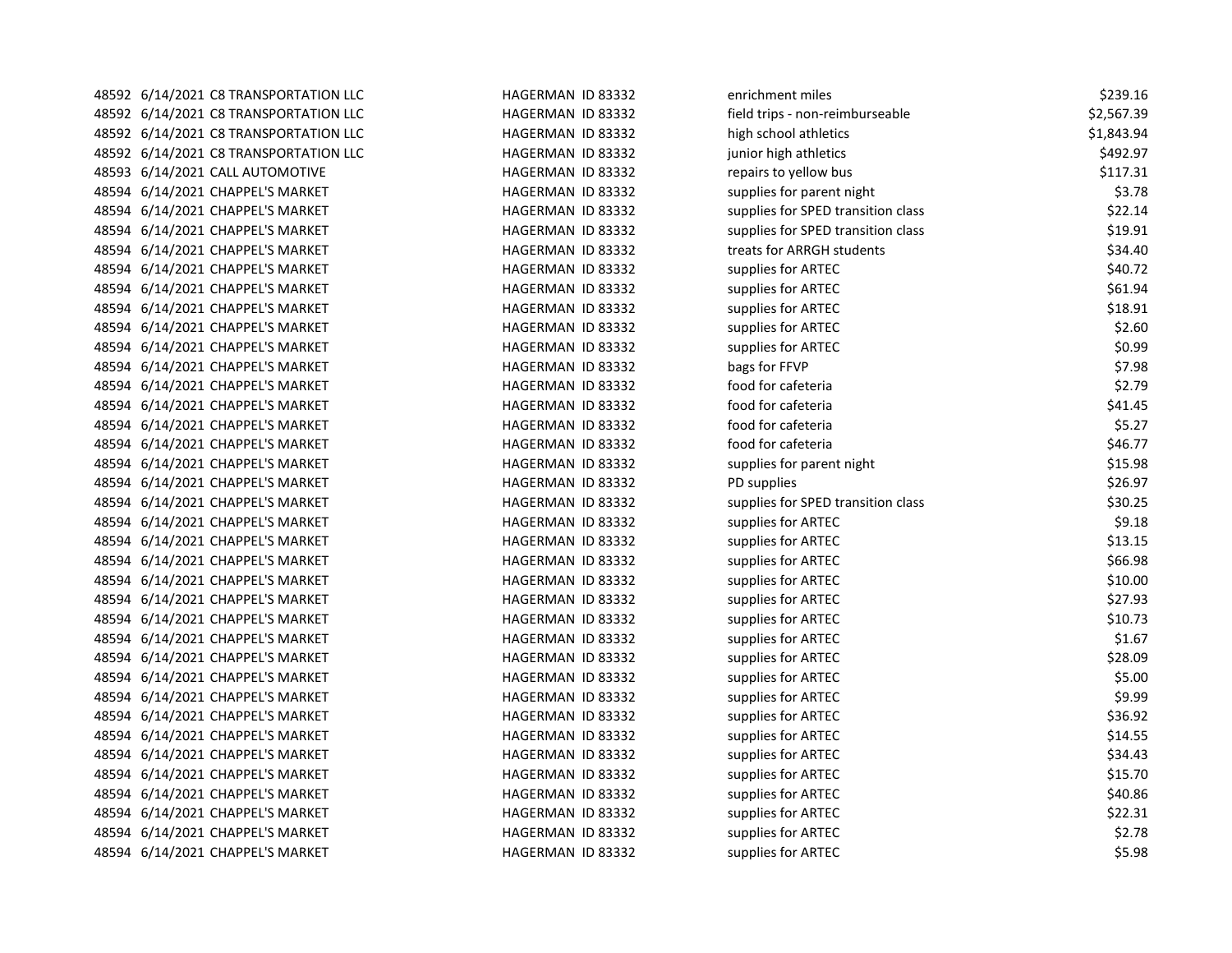| 48594 6/14/2021 CHAPPEL'S MARKET          | HAGERMAN ID 83332        | supplies for ARTEC                            | \$13.87    |
|-------------------------------------------|--------------------------|-----------------------------------------------|------------|
| 48594 6/14/2021 CHAPPEL'S MARKET          | HAGERMAN ID 83332        | supplies for ARTEC                            | \$4.68     |
| 48594 6/14/2021 CHAPPEL'S MARKET          | HAGERMAN ID 83332        | supplies for ARTEC                            | \$40.29    |
| 48594 6/14/2021 CHAPPEL'S MARKET          | HAGERMAN ID 83332        | supplies for ARTEC                            | \$7.98     |
| 48595 6/14/2021 CHARLIE'S PRODUCE         | SEATTLE WA 98124         | produce for cafeteria                         | \$22.00    |
| 48595 6/14/2021 CHARLIE'S PRODUCE         | SEATTLE WA 98124         | produce for FFVP                              | \$351.10   |
| 48595 6/14/2021 CHARLIE'S PRODUCE         | SEATTLE WA 98124         | produce for FFVP                              | \$150.50   |
| 48595 6/14/2021 CHARLIE'S PRODUCE         | SEATTLE WA 98124         | produce for FFVP                              | \$499.80   |
| 48595 6/14/2021 CHARLIE'S PRODUCE         | SEATTLE WA 98124         | produce for FFVP                              | \$299.80   |
| 48596 6/14/2021 CITY OF HAGERMAN          | HAGERMAN ID 83332        | water/sewer high school                       | \$494.73   |
| 48596 6/14/2021 CITY OF HAGERMAN          | HAGERMAN ID 83332        | old gym                                       | \$150.28   |
| 48596 6/14/2021 CITY OF HAGERMAN          | HAGERMAN ID 83332        | ag building                                   | \$211.53   |
| 48596 6/14/2021 CITY OF HAGERMAN          | HAGERMAN ID 83332        | water/sewer elementary                        | \$162.54   |
| 48597 6/14/2021 College of Southern Idaho | Twin Falls ID 83303-1238 | scholarship Amelia Prins                      | \$2,500.00 |
| 48597 6/14/2021 College of Southern Idaho | Twin Falls ID 83303-1238 | scholarship Kenya Hauser                      | \$2,500.00 |
| 48598 6/14/2021 DAVID STANDLEY Ph.D.      | CARMEL CA 93921          | psych services May                            | \$1,281.50 |
| 48599 6/14/2021 Donnelley Sports          | Twin Falls ID 83301      | 12' 100# vault pole                           | \$437.00   |
| 48600 6/14/2021 Express Service 208       | Jerome ID 83338          | dish washer rinse & soap                      | \$199.80   |
| 48601 6/14/2021 FIRST BOOK                | WASHINGTON DC 20004      | 431131 Artemis Fowl                           | \$28.80    |
| 48601 6/14/2021 FIRST BOOK                | WASHINGTON DC 20004      | 431132 Percy Jackson and the Lightning Thief  | \$14.00    |
| 48601 6/14/2021 FIRST BOOK                | WASHINGTON DC 20004      | 130908 Frank Einstein and the Bio-Action Gizm | \$2.65     |
| 48601 6/14/2021 FIRST BOOK                | WASHINGTON DC 20004      | 130912 The Terribel Two Go Wild               | \$2.65     |
| 48601 6/14/2021 FIRST BOOK                | WASHINGTON DC 20004      | 130460 The Magnifect Makers #3: Riding Sound  | \$3.00     |
| 48601 6/14/2021 FIRST BOOK                | WASHINGTON DC 20004      | 130448 Stink #1: The Incredible Shrinking Kid | \$3.00     |
| 48601 6/14/2021 FIRST BOOK                | WASHINGTON DC 20004      | 130435 Fox at Night                           | \$2.60     |
| 48601 6/14/2021 FIRST BOOK                | WASHINGTON DC 20004      | 130426 El hada de los dientes                 | \$2.85     |
| 48601 6/14/2021 FIRST BOOK                | WASHINGTON DC 20004      | 412146 Big Hero 6 Read-Along storybook & CD   | \$1.60     |
| 48601 6/14/2021 FIRST BOOK                | WASHINGTON DC 20004      | 412108 Elena and Naomi's Big Adventure        | \$1.60     |
| 48601 6/14/2021 FIRST BOOK                | WASHINGTON DC 20004      | 412063 The Lion King: We Are (Not) Lost!      | \$1.99     |
| 48601 6/14/2021 FIRST BOOK                | WASHINGTON DC 20004      | 412058 Inside Out: I Am Not Angry!            | \$1.99     |
| 48601 6/14/2021 FIRST BOOK                | WASHINGTON DC 20004      | 119776 Truth or Lie: Dinosaurs!               | \$2.60     |
| 48601 6/14/2021 FIRST BOOK                | WASHINGTON DC 20004      | 411169 Star Wars: Trouble on Tatooine         | \$1.60     |
| 48601 6/14/2021 FIRST BOOK                | WASHINGTON DC 20004      | 410788 The Last Jedi: A Leader Named Leia     | \$1.60     |
| 48601 6/14/2021 FIRST BOOK                | WASHINGTON DC 20004      | 119042 A Pup Called Trouble                   | \$2.96     |
| 48601 6/14/2021 FIRST BOOK                | WASHINGTON DC 20004      | 118698 Stella Diaz has Something to Say       | \$2.95     |
| 48601 6/14/2021 FIRST BOOK                | WASHINGTON DC 20004      | 118757 You Should Meet Nice Kids Who are Chan | \$2.85     |
| 48601 6/14/2021 FIRST BOOK                | WASHINGTON DC 20004      | 408921 Elena and the Secret of Avalor         | \$1.99     |
| 48601 6/14/2021 FIRST BOOK                | WASHINGTON DC 20004      | 117845 The Dinosaur Expert                    | \$2.65     |
| 48601 6/14/2021 FIRST BOOK                | WASHINGTON DC 20004      | 408348 A Palace Fit for a Princess            | \$1.99     |
| 48601 6/14/2021 FIRST BOOK                | WASHINGTON DC 20004      | 117686 Zoey & Sassafras #6: Unicorns & Germs  | \$2.25     |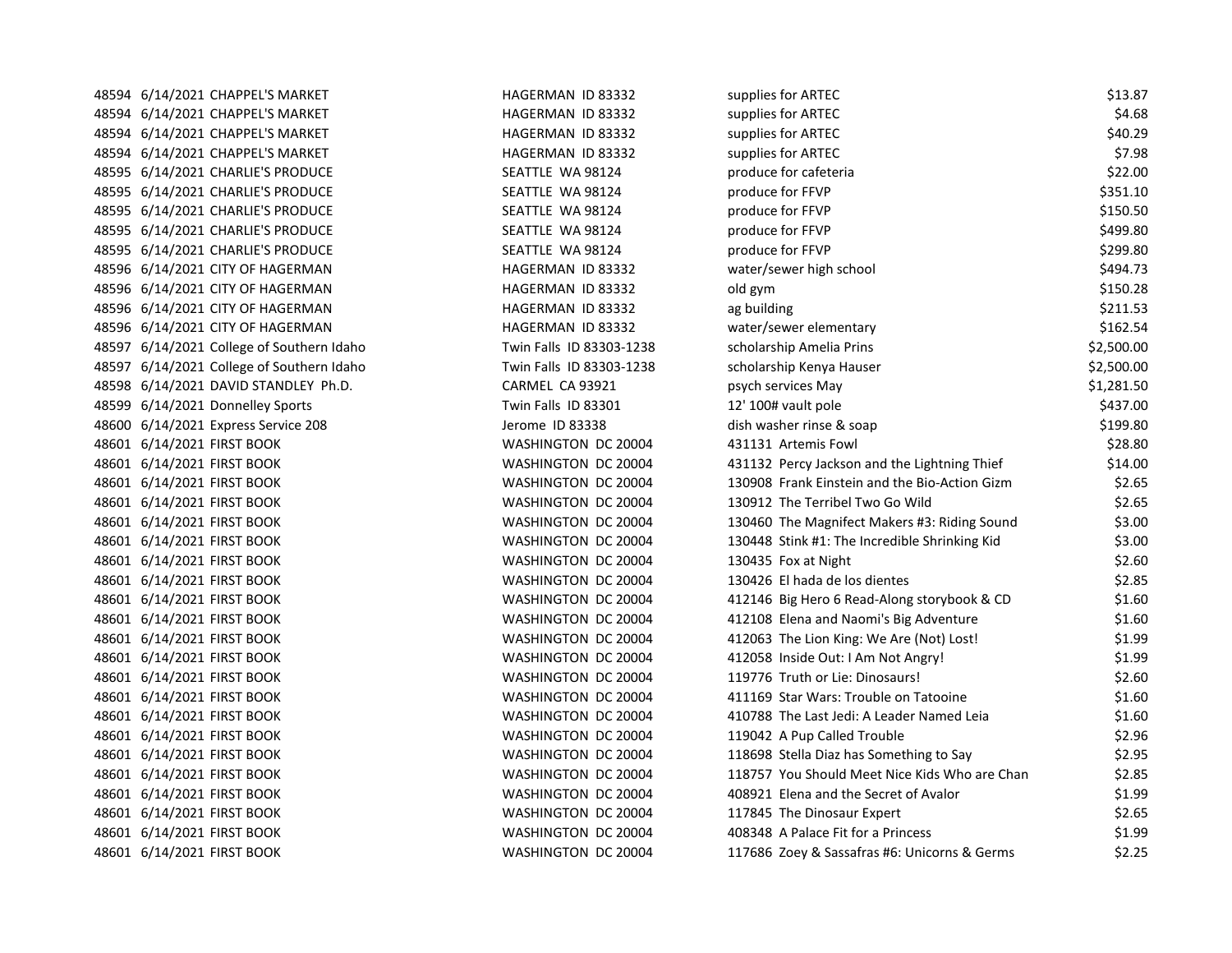|  | 48601 6/14/2021 FIRST BOOK                           | WASHINGTON DC 20004       | 117685 Zoey & Sassafras #5: The Pod and The B | \$2.25     |
|--|------------------------------------------------------|---------------------------|-----------------------------------------------|------------|
|  | 48601 6/14/2021 FIRST BOOK                           | WASHINGTON DC 20004       | 117683 Zoey & Sassafras #3: Merhorses and Bub | \$2.25     |
|  | 48601 6/14/2021 FIRST BOOK                           | WASHINGTON DC 20004       | M14082 Guinness World Records: Amazing Body R | \$2.89     |
|  | 48601 6/14/2021 FIRST BOOK                           | WASHINGTON DC 20004       | 116634 The War I Finally Won                  | \$2.65     |
|  | 48602 6/14/2021 FRANZ FAMILY BAKERIES                | LOS ANGELES CA 90074-2654 | food for cafeteria                            | \$33.25    |
|  | 48602 6/14/2021 FRANZ FAMILY BAKERIES                | LOS ANGELES CA 90074-2654 | food for cafeteria                            | \$84.93    |
|  | 48602 6/14/2021 FRANZ FAMILY BAKERIES                | LOS ANGELES CA 90074-2654 | food for cafeteria                            | \$64.75    |
|  | 48602 6/14/2021 FRANZ FAMILY BAKERIES                | LOS ANGELES CA 90074-2654 | food for cafeteria                            | \$60.50    |
|  | 48603 6/14/2021 GoodSource Solutions                 | Emmett ID 83617           | food for cafeteria                            | \$1,734.09 |
|  | 48603 6/14/2021 GoodSource Solutions                 | Emmett ID 83617           | food for cafeteria                            | \$2,797.49 |
|  | 48603 6/14/2021 GoodSource Solutions                 | Emmett ID 83617           | food for cafeteria                            | \$106.72   |
|  | 48604 6/14/2021 Green Chiara                         | Hagerman ID 83332         | lunch account refund (Bryony Feuz)            | \$71.60    |
|  | 48605 6/14/2021 HAFFNER'S LOCK & KEY                 | TWIN FALLS ID 83301       | repair back door to food science classroom    | \$245.90   |
|  | 48606 6/14/2021 HAGERMAN FOOD SERVICE                | HAGERMAN ID 83332         | reimburse for snacks for tutoring/enrichment  | \$678.72   |
|  | 48607 6/14/2021 hand2mind Inc.                       | Chicago IL 60678-1066     | STEM in Action Make-It Take-It Balloon Cars   | \$93.48    |
|  | 48607 6/14/2021 hand2mind Inc.                       | Chicago IL 60678-1066     | STEM Make-It Take-It Marble Maze Kit          | \$93.48    |
|  | 48607 6/14/2021 hand2mind Inc.                       | Chicago IL 60678-1066     | STEM in Action Make-It Take-It Air Blasters   | \$93.48    |
|  | 48607 6/14/2021 hand2mind Inc.                       | Chicago IL 60678-1066     | STEM in Action Make-It Take-It Spinning       | \$93.48    |
|  | 48608 6/14/2021 Henslee Brenda                       | Hagerman ID 83332         | lunch account refund (Emilee Henslee)         | \$32.05    |
|  | 48609 6/14/2021 Idaho ASBO                           | Jerome ID 83338           | conference & membership                       | \$300.00   |
|  | 48610 6/14/2021 Idaho School Boards Association Inc. | Boise ID 83707-4797       | Phase I of Trustee rezone                     | \$1,900.00 |
|  | 48611 6/14/2021 IDAHO POWER COMPANY                  | BOISE ID 83721-0030       | irrigation pump                               | \$315.56   |
|  | 48611 6/14/2021 IDAHO POWER COMPANY                  | BOISE ID 83721-0030       | outside lighting                              | \$57.58    |
|  | 48611 6/14/2021 IDAHO POWER COMPANY                  | BOISE ID 83721-0030       | football lights                               | \$5.16     |
|  | 48611 6/14/2021 IDAHO POWER COMPANY                  | BOISE ID 83721-0030       | elementary school                             | \$1,606.70 |
|  | 48611 6/14/2021 IDAHO POWER COMPANY                  | BOISE ID 83721-0030       | old gym                                       | \$232.35   |
|  | 48611 6/14/2021 IDAHO POWER COMPANY                  | BOISE ID 83721-0030       | high school                                   | \$1,271.67 |
|  | 48611 6/14/2021 IDAHO POWER COMPANY                  | BOISE ID 83721-0030       | ag shop                                       | \$422.54   |
|  | 48612 6/14/2021 INTEGRATED TECHNOLOGIES              | TWIN FALLS ID 83303-1843  | secondary copier                              | \$234.64   |
|  | 48612 6/14/2021 INTEGRATED TECHNOLOGIES              | TWIN FALLS ID 83303-1843  | elementary copier - office                    | \$65.93    |
|  | 48612 6/14/2021 INTEGRATED TECHNOLOGIES              | TWIN FALLS ID 83303-1843  | elementary copier - workroom                  | \$305.61   |
|  | 48613 6/14/2021 JACKSON JENNIFER                     | Buhl ID 83316             | lunch account refund (Payden Jackson)         | \$84.85    |
|  | 48614 6/14/2021 JAMIE TURNER                         | HAGERMAN ID 83332         | staff shirts for teacher appreciation week    | \$880.50   |
|  | 48614 6/14/2021 JAMIE TURNER                         | HAGERMAN ID 83332         | shirts for staff appreciation                 | \$27.00    |
|  | 48615 6/14/2021 Martin Kirt                          | Hagerman ID 83332         | reimburse for food supplies for ARTEC         | \$80.21    |
|  | 48615 6/14/2021 Martin Kirt                          | Hagerman ID 83332         | reimburse for food supplies for ARTEC         | \$35.58    |
|  | 48616 6/14/2021 Lierman Cheyanna                     | Gooding ID 83330          | OT services May 2021                          | \$612.00   |
|  | 48617 6/14/2021 LOWE'S HOME IMPROVEMENT              | ATLANTA GA 30353-0954     | paint & supplies                              | \$268.83   |
|  | 48618 6/14/2021 McGuire's Apiary Inc.                | Gooding ID 83330          | Nucs (bees)                                   | \$700.00   |
|  | 48619 6/14/2021 Meadow Gold Dairy                    | ATLANTA GA 30374-6496     | dairy products for cafeteria                  | \$636.92   |
|  |                                                      |                           |                                               |            |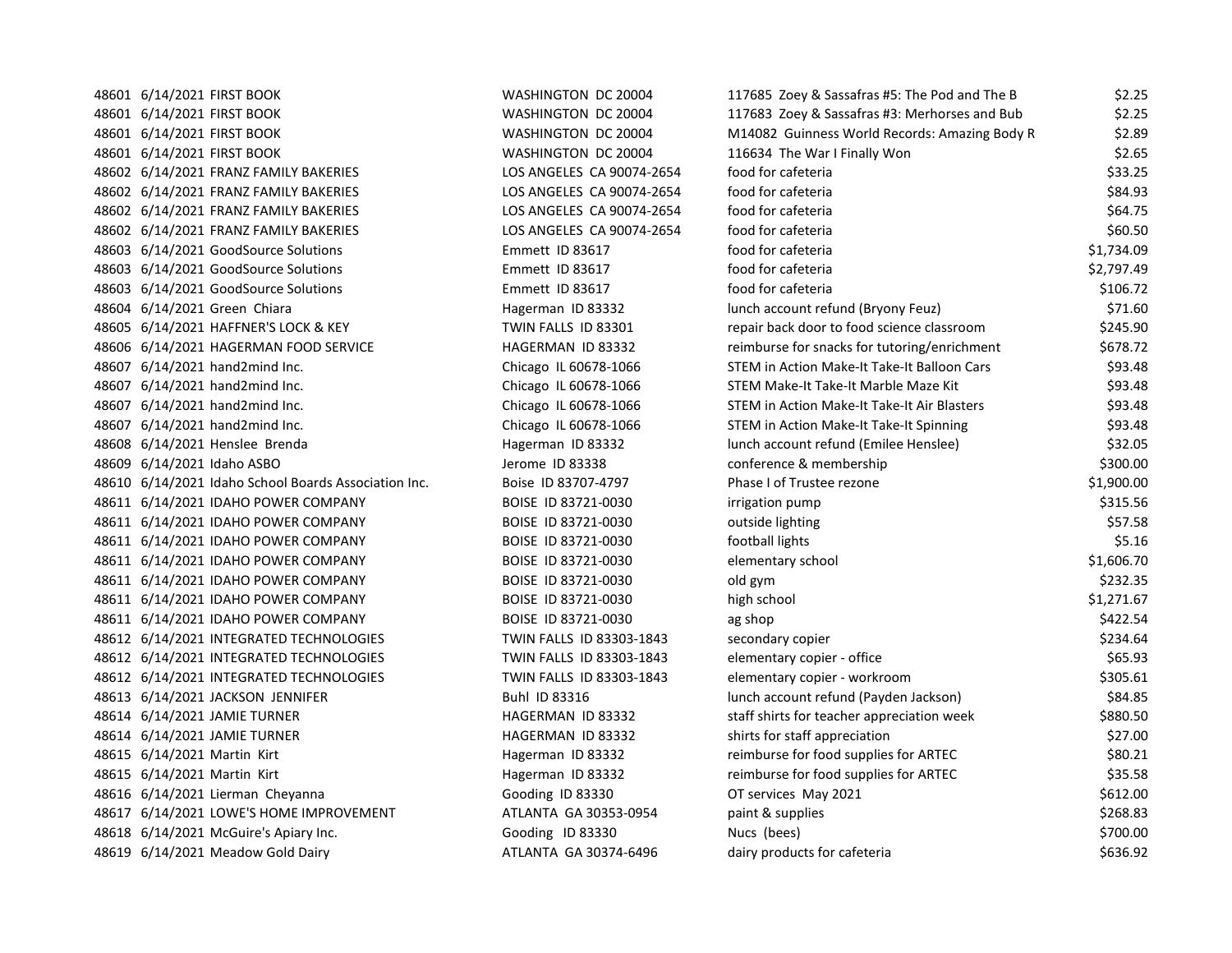48619 6/14/2021 Meadow Gold Dairy **ATLANTA GA 30374-6496** dai 48619 6/14/2021 Meadow Gold Dairy **ATLANTA GA 30374-6496** dairy products for care care cafety for care a 460.45 48619 6/14/2021 Meadow Gold Dairy **ATLANTA GA 30374-6496** dairy products for care care cafety for care cafety 48620 6/14/2021 Nicholas and Company Salt Lake City UT 84145-0005 for ARTEC \$110. 48620 6/14/2021 Nicholas and Company Salt Lake City UT 84145-0005 for ARTEC \$173. 48620 6/14/2021 Nicholas and Company Salt Lake City UT 84145-0005 for ARTEC \$305.645.646 48620 6/14/2021 Nicholas and Company Salt Lake City UT 84145-0005 for ARTEC \$369.08 48620 6/14/2021 Nicholas and Company Salt Lake City UT 84145-0005 for ARTEC supplies for ARTEC \$313.1818.1818.1 48620 6/14/2021 Nicholas and Company Salt Lake City UT 84145-0005 for ARTEC \$79.366 48621 6/14/2021 NORCO INC. TWIN FALLS ID 83301 48621 6/14/2021 NORCO INC. TWIN FALLS ID 83301 K-oxygen \$7.90 48621 6/14/2021 NORCO INC. TWIN FALLS ID 83301 48622 6/14/2021 PC Recyclers of Idaho Meridian ID 83642 48623 6/14/2021 Pro Active Behavioral Health Twin Falls ID 83301 48623 6/14/2021 Pro Active Behavioral Health Twin Falls ID 83301 behavioral health services 5000 behavioral health services 5000 behavioral health services 5000 behavioral health services 5000 behavioral health services 50 48623 6/14/2021 Pro Active Behavioral Health Twin Falls ID 83301 48623 6/14/2021 Pro Active Behavioral Health Twin Falls ID 83301 48624 6/14/2021 QUEST CPAs PLLC. PAYETTE ID 83661 48625 6/14/2021 Rinard Media **Twin Falls ID 83301** ... 18625 6/14/2021 Rinard Media 188625 6/14/2021 Rinard Media 1825.000 website hosting \$525.000 website hosting \$ 48626 6/14/2021 Sellers Brandon **Hagerman ID 83332** lunch account refund to Sellers 48627 6/14/2021 SHAMROCK FOODS SEATTLE WA 98124-1846 c 48627 6/14/2021 SHAMROCK FOODS SEATTLE WA 98124-1846 cs. 48627 6/14/2021 SHAMROCK FOODS SEATTLE WA 98124-1846 portion cups 48627 6/14/2021 48627 6/14/2021 SHAMROCK FOODS SEATTLE WA 98124-1846 food for cafeteria \$104.90 48627 6/14/2021 SHAMROCK FOODS SEATTLE WA 98124-1846 produce for FITLE SEATTLE WA 98124-1846 48628 6/14/2021 SNAKE RIVER SPRINKLERS INC BUHL ID 83316 service call to turn on system \$165.00 48628 6/14/2021 SNAKE RIVER SPRINKLERS INC BUHL ID 83316 repairs to sprinkler system \$317.75 48629 6/14/2021 Steppin' Stones Therapy PLLC Twin Falls ID 83301-5181 PT evaluations April April & May 51,000 48630 6/14/2021 SYSCO Idaho Inc. 6 and part of part of part of part of part of part of part of part of part of p 48630 6/14/2021 SYSCO Idaho Inc. Boise ID 83717-0007 cs foam traditional transition of the extension of the extension of the extension of the extension of the extension of the extension of the extension of the extension of 48630 6/14/2021 SYSCO Idaho Inc. 6 and the Boise ID 83717-0007 cs for form that the contract of the contract o 48630 6/14/2021 SYSCO Idaho Inc. https://www.boise ID 83717-0007 for for for for careform for for careform for 48630 6/14/2021 SYSCO Idaho Inc. https://www.boise ID 83717-0007 for for for for careform for for careform for 48630 6/14/2021 SYSCO Idaho Inc. both and for care in Boise ID 83717-0007 for care for for care for care for cafety 48631 6/14/2021 T-Mobile Cincinnati OH 45274-2596 with variable spots  $\alpha$ 48632 6/14/2021 TERRYS HEATING & A/C INC TWIN FALLS ID 83303 Trepairs to H 48633 6/14/2021 The Times-News **Carol Stream IL 60197-4690** add for special education records  $\frac{1}{2}$ 48634 6/14/2021 TREASURE VALLEY COFFEE INC BOISE ID 83713 drinking water and the drinking water and drinking water  $d$ 48634 6/14/2021 TREASURE VALLEY COFFEE INC BOISE ID 83713 drinking water and the state of drinking water and d

| lairy products for cafeteria             | \$402.64   |
|------------------------------------------|------------|
| lairy products for cafeteria             | \$469.45   |
| lairy products for cafeteria             | \$536.26   |
| ood supplies for ARTEC                   | \$110.78   |
| ood supplies for ARTEC                   | \$173.32   |
| ood supplies for ARTEC                   | \$205.64   |
| ood supplies for ARTEC                   | \$269.08   |
| ood supplies for ARTEC                   | \$213.18   |
| ood supplies for ARTEC                   | \$79.36    |
| -25 carbon dioxide/argon                 | \$29.75    |
| <-oxygen                                 | \$7.90     |
| andling                                  | \$9.50     |
| HP 800 G2 mini computers                 | \$5,600.00 |
| ehavioral health services 5/10-5/13/2021 | \$976.00   |
| ehavioral health services 5/17-5/20/2021 | \$1,024.00 |
| ehavioral health services 5/24-5/27/2021 | \$1,120.00 |
| ehavioral health services 5/3-5/6/2021   | \$832.00   |
| udit progress billing                    | \$1,575.00 |
| 25 share of website hosting              | \$175.00   |
| vebsite hosting                          | \$525.00   |
| unch account refund (Kyta Sellers)       | \$19.10    |
| s. cutlery kit:                          | \$115.60   |
| s. bags reclosable                       | \$45.79    |
| oortion cups 4 oz.                       | \$147.01   |
| ood for cafeteria                        | \$104.90   |
| produce for FFVP                         | \$481.82   |
| ervice call to turn on system            | \$165.00   |
| epairs to sprinkler system               | \$317.75   |
| T evaluations April & May                | \$1,004.45 |
| upplies for parent night                 | \$29.00    |
| s foam tray                              | \$107.95   |
| s foam tray:                             | \$86.36    |
| ood for cafeteria                        | \$564.46   |
| ood for cafeteria                        | \$516.92   |
| ood for cafeteria                        | \$409.75   |
| vifi devices & hot spots                 | \$484.80   |
| epairs to HVAC                           | \$566.00   |
| d for special education records          | \$36.94    |
| drinking water                           | \$22.50    |
| drinking water                           | \$31.50    |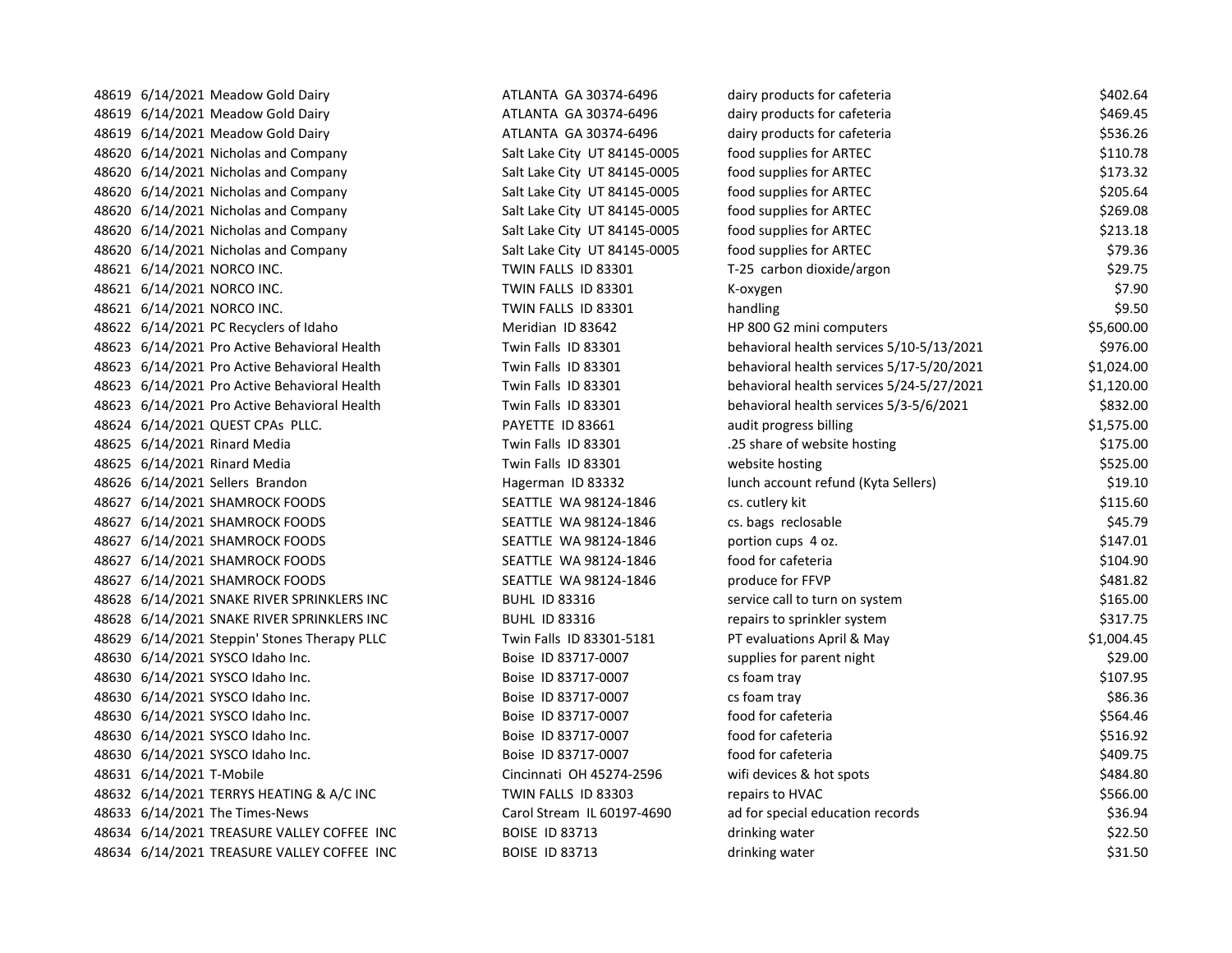48635 6/14/2021 University of Idaho Noscow ID 83844-4264 scholarship Kinley Whitmarsh \$3,000.00 48635 6/14/2021 University of Idaho Noscow ID 83844-4264 scholarship Ryan Nelson \$2,500.00 48636 6/14/2021 US POSTMASTER **HAGERMAN ID 83332** rolls stamps district office \$165.00 48636 6/14/2021 US POSTMASTER **HAGERMAN ID 83332** rolls stamps for high school office \$165.00 48637 6/14/2021 V2 Ventures LLC Southfield MI 48034 broadband services June \$174.13 48638 6/14/2021 Valley Wide Cooperative **Nampa ID 83687** propane for ag shop \$1,079.33 48638 6/14/2021 Valley Wide Cooperative Nampa ID 83687 propane for high school \$411.42 48639 6/14/2021 WESTERN WASTE SERVICES THE SERVICES THE SERVICES SERVICES SERVICES ARE SERVICES AND STREAM STREAM SANTA SALLY SALLY SALLY SALLY SALLY SALLY SALLY SALLY SALLY SALLY SALLY SALLY SALLY SALLY SALLY SALLY SALLY 48640 6/14/2021 ZIGGYS EXPRESS HAGERMAN BLISS ID 83314 gas for golf trip and the state of the state state of the state state of the state state state state state state state state state state state state state state state 48640 6/14/2021 ZIGGYS EXPRESS HAGERMAN BLISS ID 83314 gas for mower \$27.00 48670 6/17/2021 AMERICAN FIDELITY ASSURANCE OKLAHOMA CITY OK 73126-8805 Am Fidelity - HSA Svg - 062021 \$39.62 48670 6/17/2021 AMERICAN FIDELITY ASSURANCE OKLAHOMA CITY OK 73126-8805 Am Fidelity - HSA Svg - 062021 \$131.35 48670 6/17/2021 AMERICAN FIDELITY ASSURANCE OKLAHOMA CITY OK 73126-8805 Am Fidelity - HSA Svg - 062021 \$394.05 48670 6/17/2021 AMERICAN FIDELITY ASSURANCE **OKLAHOMA CITY OK 73126-8805** Am Fidelity - HSA Svg - 062021 \$485.78 48670 6/17/2021 AMERICAN FIDELITY ASSURANCE OKLAHOMA CITY OK 73126-8805 Am Fidelity - HSA Svg - 062021 \$131.35 48670 6/17/2021 AMERICAN FIDELITY ASSURANCE **OKLAHOMA CITY OK 73126-8805** Am Fidelity - HSA Svg - 062021 \$131.35 48671 6/17/2021 STANDARD INSURANCE CO. PORTLAND OR 97228-6367 \*\*\*VOID\*\*\* \$0.00 48672 6/17/2021 BLUE CROSS OF IDAHO BOISE ID 83707-0948 Blue Cross - 062021 \$517.73 48672 6/17/2021 BLUE CROSS OF IDAHO BOISE ID 83707-0948 Blue Cross - HSA - 062021 \$558.95 \$558.95 48672 6/17/2021 BLUE CROSS OF IDAHO BOISE ID 83707-0948 Blue Cross - HSA - 062021 \$168.60 48672 6/17/2021 BLUE CROSS OF IDAHO BOISE ID 83707-0948 Blue Cross - HSA - 062021 \$1,108.58 48672 6/17/2021 BLUE CROSS OF IDAHO BOISE ID 83707-0948 Blue Cross - HSA - 062021 \$558.95 \$558.95 48672 6/17/2021 BLUE CROSS OF IDAHO BOISE ID 83707-0948 Blue Cross - HSA - 062021 \$2,019.07 48672 6/17/2021 BLUE CROSS OF IDAHO BOISE ID 83707-0948 Blue Cross - 062021 \$1,335.97 48672 6/17/2021 BLUE CROSS OF IDAHO BOISE ID 83707-0948 Blue Cross - 062021 \$399.29 48672 6/17/2021 BLUE CROSS OF IDAHO BOISE ID 83707-0948 Blue Cross - 062021 5665.06 48672 6/17/2021 BLUE CROSS OF IDAHO BOISE ID 83707-0948 Blue Cross - 062021 BLUE COSS - 062021 48672 6/17/2021 BLUE CROSS OF IDAHO BOISE ID 83707-0948 Blue Cross - 062021 57,634.23 48672 6/17/2021 BLUE CROSS OF IDAHO BOISE ID 83707-0948 Blue Cross - 062021 BLUE Cross - 062021 48672 6/17/2021 BLUE CROSS OF IDAHO BOISE ID 83707-0948 Blue Cross - 062021 \$172.57 48672 6/17/2021 BLUE CROSS OF IDAHO BOISE ID 83707-0948 Blue Cross-PPO - 062021 \$3,742.51 48672 6/17/2021 BLUE CROSS OF IDAHO BOISE ID 83707-0948 Blue Cross - 062021 348.08 48673 6/17/2021 Internal Revenue Service IRS-Fica - 062021 \$56.55 48673 6/17/2021 Internal Revenue Service Service Communication Communication Communication Communication Communication S27.38 48673 6/17/2021 Internal Revenue Service IRS-Fica - 062021 \$28.01 48673 6/17/2021 Internal Revenue Service Service Cases and Superior Cases and Superior Cases and Superior Cases (States and Superior Service Service Service Service Service Service Service Service Service Service Service S 48673 6/17/2021 Internal Revenue Service Service Communication of the Communication of the URS-Medicare - 062021 \$67.58 48673 6/17/2021 Internal Revenue Service **IRS-Fica - 062021** IRS-Fica - 062021 5632.41 48673 6/17/2021 Internal Revenue Service **IRS-Fica - 062021** IRS-Fica - 062021 34,519.97 48673 6/17/2021 Internal Revenue Service 2.309.95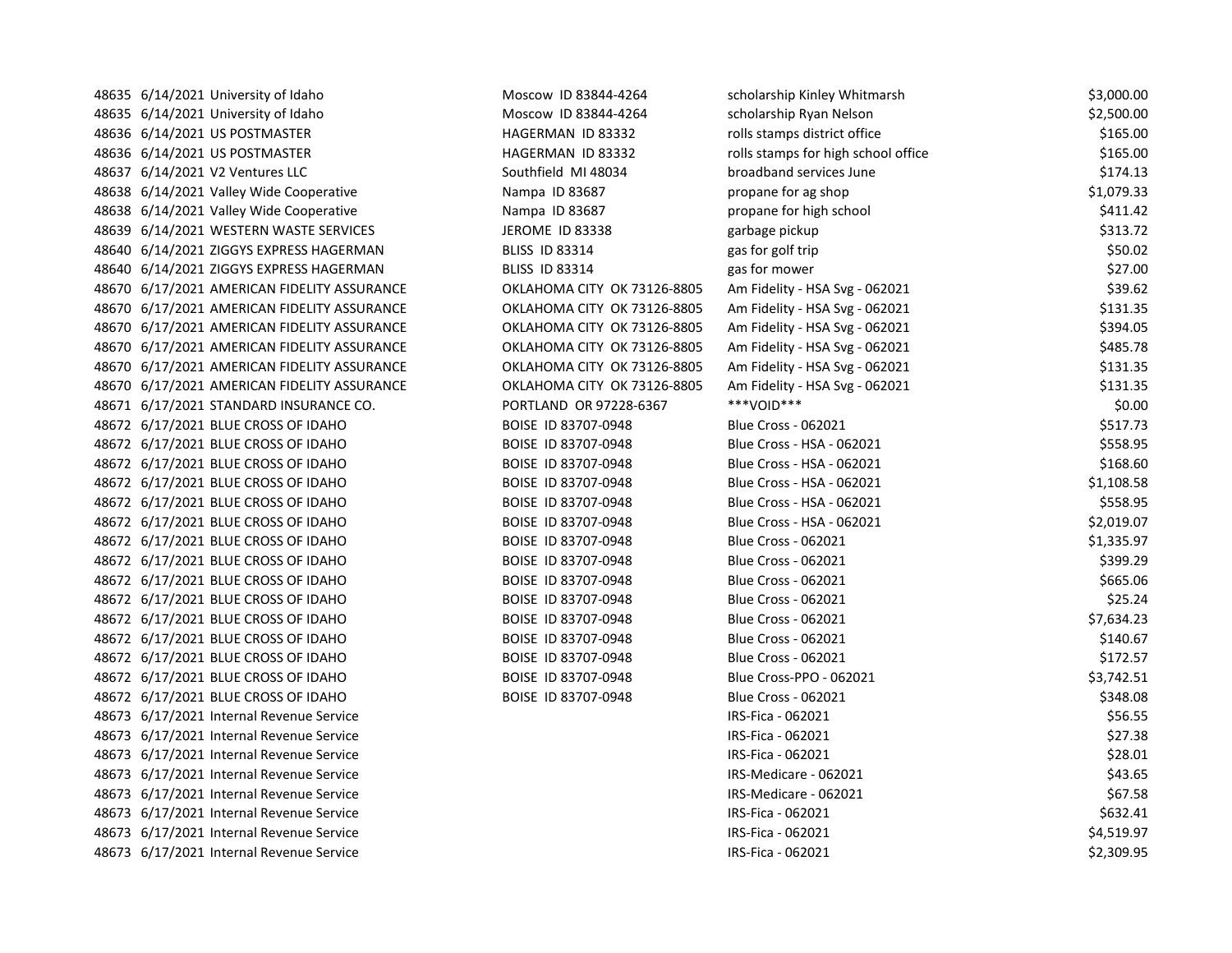| 48673 6/17/2021 Internal Revenue Service                |                     | IRS-Fica - 062021           | \$276.09   |
|---------------------------------------------------------|---------------------|-----------------------------|------------|
| 48673 6/17/2021 Internal Revenue Service                |                     | IRS-Fica - 062021           | \$340.42   |
| 48673 6/17/2021 Internal Revenue Service                |                     | IRS-Fica - 062021           | \$116.56   |
| 48673 6/17/2021 Internal Revenue Service                |                     | FICA - 062021               | \$75.18    |
| 48673 6/17/2021 Internal Revenue Service                |                     | IRS-Fica - 062021           | \$135.13   |
| 48673 6/17/2021 Internal Revenue Service                |                     | IRS-Fica - 062021           | \$376.10   |
| 48673 6/17/2021 Internal Revenue Service                |                     | IRS-Fica - 062021           | \$329.83   |
| 48673 6/17/2021 Internal Revenue Service                |                     | IRS-Fica - 062021           | \$290.58   |
| 48673 6/17/2021 Internal Revenue Service                |                     | IRS-Fica - 062021           | \$3.95     |
| 48673 6/17/2021 Internal Revenue Service                |                     | IRS-Fica - 062021           | \$424.03   |
| 48673 6/17/2021 Internal Revenue Service                |                     | IRS-Fica - 062021           | \$15.14    |
| 48673 6/17/2021 Internal Revenue Service                |                     | IRS-Fica - 062021           | \$18.11    |
| 48673 6/17/2021 Internal Revenue Service                |                     | IRS-Fica - 062021           | \$46.64    |
| 48673 6/17/2021 Internal Revenue Service                |                     | FICA - 062021               | \$15.42    |
| 48673 6/17/2021 Internal Revenue Service                |                     | IRS-Fica - 062021           | \$331.50   |
| 48673 6/17/2021 Internal Revenue Service                |                     | IRS-Fica - 062021           | \$1,091.45 |
| 48673 6/17/2021 Internal Revenue Service                |                     | IRS-Fica - 062021           | \$306.00   |
| 48673 6/17/2021 Internal Revenue Service                |                     | IRS-Fica - 062021           | \$27.59    |
| 48673 6/17/2021 Internal Revenue Service                |                     | IRS-Fica - 062021           | \$218.60   |
| 48673 6/17/2021 Internal Revenue Service                |                     | IRS - Fica - 062021         | \$128.38   |
| 48674 6/17/2021 Public Employee Retirement System of ID | Boise ID 83720-0078 | PERSI-Retirement - 062021   | \$3,872.21 |
| 48674 6/17/2021 Public Employee Retirement System of ID | Boise ID 83720-0078 | PERSI-Retirement - 062021   | \$7,257.81 |
| 48674 6/17/2021 Public Employee Retirement System of ID | Boise ID 83720-0078 | PERSI-Retirement - 062021   | \$1,012.58 |
| 48674 6/17/2021 Public Employee Retirement System of ID | Boise ID 83720-0078 | PERSI-Retirement - 062021   | \$606.72   |
| 48674 6/17/2021 Public Employee Retirement System of ID | Boise ID 83720-0078 | PERSI-Retirement - 062021   | \$127.75   |
| 48674 6/17/2021 Public Employee Retirement System of ID | Boise ID 83720-0078 | PERSI - 062021              | \$119.40   |
| 48674 6/17/2021 Public Employee Retirement System of ID | Boise ID 83720-0078 | PERSI-Retirement - 062021   | \$186.51   |
| 48674 6/17/2021 Public Employee Retirement System of ID | Boise ID 83720-0078 | PERSI-Retirement - 062021   | \$531.33   |
| 48674 6/17/2021 Public Employee Retirement System of ID | Boise ID 83720-0078 | PERSI-Retirement - 062021   | \$1,920.36 |
| 48674 6/17/2021 Public Employee Retirement System of ID | Boise ID 83720-0078 | PERSI-Retirement - 062021   | \$517.40   |
| 48674 6/17/2021 Public Employee Retirement System of ID | Boise ID 83720-0078 | PERSI-Retirement - 062021   | \$436.08   |
| 48674 6/17/2021 Public Employee Retirement System of ID | Boise ID 83720-0078 | PERSI-Retirement - 062021   | \$516.53   |
| 48674 6/17/2021 Public Employee Retirement System of ID | Boise ID 83720-0078 | PERSI-Retirement - 062021   | \$531.99   |
| 48674 6/17/2021 Public Employee Retirement System of ID | Boise ID 83720-0078 | PERSI-Retirement - 062021   | \$8.35     |
| 48674 6/17/2021 Public Employee Retirement System of ID | Boise ID 83720-0078 | PERSI-Retirement - 062021   | \$662.75   |
| 48674 6/17/2021 Public Employee Retirement System of ID | Boise ID 83720-0078 | PERSI-Retirement - 062021   | \$70.41    |
| 48674 6/17/2021 Public Employee Retirement System of ID | Boise ID 83720-0078 | PERSI-Retirement - 062021   | \$29.82    |
| 48674 6/17/2021 Public Employee Retirement System of ID | Boise ID 83720-0078 | PERSI-Retirement - 062021   | \$28.98    |
| 48674 6/17/2021 Public Employee Retirement System of ID | Boise ID 83720-0078 | PERSI-Retirement - 062021   | \$74.63    |
| 48674 6/17/2021 Public Employee Retirement System of ID | Boise ID 83720-0078 | Persi - Retirement - 062021 | \$24.87    |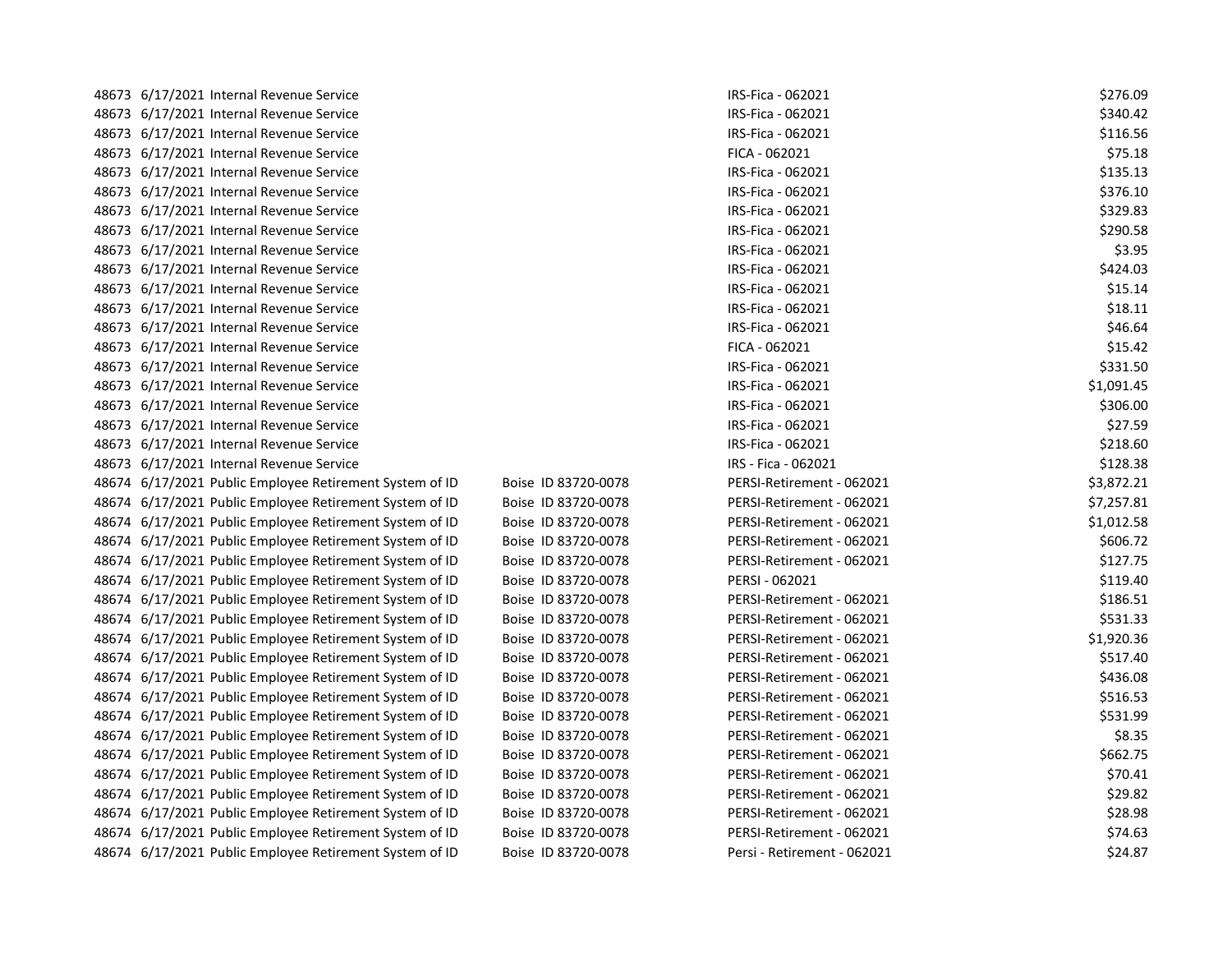| 48674 6/17/2021 Public Employee Retirement System of ID | Boise ID 83720-0078    | PERSI-Retirement - 062021          | \$483.91 |
|---------------------------------------------------------|------------------------|------------------------------------|----------|
| 48674 6/17/2021 Public Employee Retirement System of ID | Boise ID 83720-0078    | PERSI-Retirement - 062021          | \$44.50  |
| 48674 6/17/2021 Public Employee Retirement System of ID | Boise ID 83720-0078    | PERSI-Retirement - 062021          | \$341.18 |
| 48674 6/17/2021 Public Employee Retirement System of ID | Boise ID 83720-0078    | PERSI-Retirement - 062021          | \$200.38 |
| 48674 6/17/2021 Public Employee Retirement System of ID | Boise ID 83720-0078    | PERSI-Retirement - 062021          | \$109.45 |
| 48674 6/17/2021 Public Employee Retirement System of ID | Boise ID 83720-0078    | PERSI-Retirement - 062021          | \$111.34 |
| 48674 6/17/2021 Public Employee Retirement System of ID | Boise ID 83720-0078    | PERSI-Retirement - 062021          | \$43.91  |
| 48674 6/17/2021 Public Employee Retirement System of ID | Boise ID 83720-0078    | PERSI-Retirement - 062021          | \$49.75  |
| 48675 6/17/2021 STANDARD INSURANCE CO.                  | PORTLAND OR 97228-6367 | Standard-Life - 062021             | \$7.74   |
| 48675 6/17/2021 STANDARD INSURANCE CO.                  | PORTLAND OR 97228-6367 | Standard-Life - 062021             | \$15.98  |
| 48675 6/17/2021 STANDARD INSURANCE CO.                  | PORTLAND OR 97228-6367 | Standard-Life - 062021             | \$36.69  |
| 48675 6/17/2021 STANDARD INSURANCE CO.                  | PORTLAND OR 97228-6367 | Standard-Life - 062021             | \$50.37  |
| 48675 6/17/2021 STANDARD INSURANCE CO.                  | PORTLAND OR 97228-6367 | Standard-Life - 062021             | \$2.00   |
| 48675 6/17/2021 STANDARD INSURANCE CO.                  | PORTLAND OR 97228-6367 | Standard-Life - 062021             | \$1.20   |
| 48675 6/17/2021 STANDARD INSURANCE CO.                  | PORTLAND OR 97228-6367 | Standard-Life - 062021             | \$2.02   |
| 48675 6/17/2021 STANDARD INSURANCE CO.                  | PORTLAND OR 97228-6367 | Standard-Life - 062021             | \$4.00   |
| 48675 6/17/2021 STANDARD INSURANCE CO.                  | PORTLAND OR 97228-6367 | Standard-Life - 062021             | \$7.00   |
| 48675 6/17/2021 STANDARD INSURANCE CO.                  | PORTLAND OR 97228-6367 | Standard-Life - 062021             | \$5.00   |
| 48675 6/17/2021 STANDARD INSURANCE CO.                  | PORTLAND OR 97228-6367 | Standard-Life - 062021             | \$16.79  |
| 48675 6/17/2021 STANDARD INSURANCE CO.                  | PORTLAND OR 97228-6367 | Standard Life - 062021             | \$4.15   |
| 48675 6/17/2021 STANDARD INSURANCE CO.                  | PORTLAND OR 97228-6367 | Standard Life - 062021             | \$0.15   |
| 48675 6/17/2021 STANDARD INSURANCE CO.                  | PORTLAND OR 97228-6367 | Standard-Life - 062021             | \$16.21  |
| 48675 6/17/2021 STANDARD INSURANCE CO.                  | PORTLAND OR 97228-6367 | Standard-Life - 062021             | \$12.00  |
| 48675 6/17/2021 STANDARD INSURANCE CO.                  | PORTLAND OR 97228-6367 | Standard-Life - 062021             | \$2.31   |
| 48675 6/17/2021 STANDARD INSURANCE CO.                  | PORTLAND OR 97228-6367 | Standard Life - 062021             | \$0.54   |
| 48675 6/17/2021 STANDARD INSURANCE CO.                  | PORTLAND OR 97228-6367 | Life Insurance - 062021            | \$3.85   |
| 48676 6/17/2021 STANDARD INSURANCE CO.                  | PORTLAND OR 97228-6367 | Standard Life - 062021             | \$8.00   |
| 48677 6/30/2021 Idaho Department of Education           | Boise ID 83720-0027    | alternate authorization packet fee | \$100.00 |
| 48677 6/30/2021 Idaho Department of Education           | Boise ID 83720-0027    | background records check fee       | \$28.25  |
| 48678 6/30/2021 ACE HARDWARE                            | HAGERMAN ID 83332      | wire nuts yellow                   | \$7.99   |
| 48678 6/30/2021 ACE HARDWARE                            | HAGERMAN ID 83332      | wire nuts red                      | \$13.99  |
| 48678 6/30/2021 ACE HARDWARE                            | HAGERMAN ID 83332      | light control                      | \$16.99  |
| 48678 6/30/2021 ACE HARDWARE                            | HAGERMAN ID 83332      | 100' extension cord 6499           | \$54.99  |
| 48678 6/30/2021 ACE HARDWARE                            | HAGERMAN ID 83332      | spray paint                        | \$11.97  |
| 48678 6/30/2021 ACE HARDWARE                            | HAGERMAN ID 83332      | poly spray paint                   | \$7.59   |
| 48678 6/30/2021 ACE HARDWARE                            | HAGERMAN ID 83332      | spray paint                        | \$4.99   |
| 48678 6/30/2021 ACE HARDWARE                            | HAGERMAN ID 83332      | spray paint                        | \$31.92  |
| 48678 6/30/2021 ACE HARDWARE                            | HAGERMAN ID 83332      | spray paint                        | \$4.99   |
| 48678 6/30/2021 ACE HARDWARE                            | HAGERMAN ID 83332      | acetone                            | \$19.99  |
| 48678 6/30/2021 ACE HARDWARE                            | HAGERMAN ID 83332      | 100' extension cord 6499           | \$64.99  |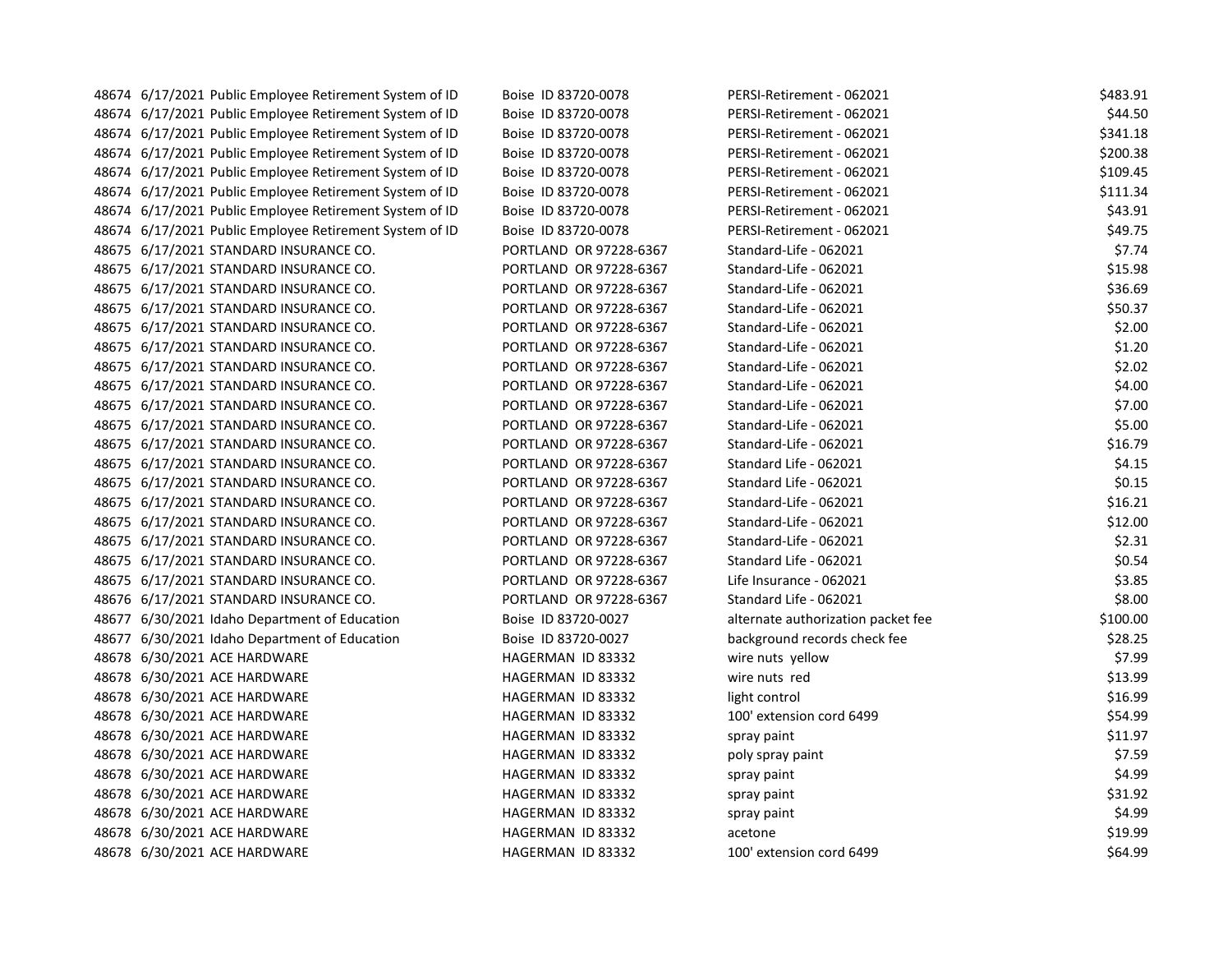| 48678 6/30/2021 ACE HARDWARE                            | HAGERMAN ID 83332    | j bracket                             | \$19.96    |
|---------------------------------------------------------|----------------------|---------------------------------------|------------|
| 48678 6/30/2021 ACE HARDWARE                            | HAGERMAN ID 83332    | photo cell                            | \$16.99    |
| 48678 6/30/2021 ACE HARDWARE                            | HAGERMAN ID 83332    | anchors                               | \$5.97     |
| 48678 6/30/2021 ACE HARDWARE                            | HAGERMAN ID 83332    | anchors                               | \$9.16     |
| 48678 6/30/2021 ACE HARDWARE                            | HAGERMAN ID 83332    | hooks                                 | \$2.59     |
| 48678 6/30/2021 ACE HARDWARE                            | HAGERMAN ID 83332    | bit                                   | \$5.99     |
| 48678 6/30/2021 ACE HARDWARE                            | HAGERMAN ID 83332    | bit                                   | \$13.99    |
| 48678 6/30/2021 ACE HARDWARE                            | HAGERMAN ID 83332    | conduit                               | \$15.99    |
| 48678 6/30/2021 ACE HARDWARE                            | HAGERMAN ID 83332    | sprinkler heads                       | \$139.99   |
| 48678 6/30/2021 ACE HARDWARE                            | HAGERMAN ID 83332    | duplicate key                         | \$2.39     |
| 48678 6/30/2021 ACE HARDWARE                            | HAGERMAN ID 83332    | roll weed eater line                  | \$22.99    |
| 48678 6/30/2021 ACE HARDWARE                            | HAGERMAN ID 83332    | spray paint                           | \$15.96    |
| 48678 6/30/2021 ACE HARDWARE                            | HAGERMAN ID 83332    | cool off                              | \$9.99     |
| 48678 6/30/2021 ACE HARDWARE                            | HAGERMAN ID 83332    | roller                                | \$6.99     |
| 48678 6/30/2021 ACE HARDWARE                            | HAGERMAN ID 83332    | paint                                 | \$9.99     |
| 48678 6/30/2021 ACE HARDWARE                            | HAGERMAN ID 83332    | concrete bonder                       | \$9.59     |
| 48678 6/30/2021 ACE HARDWARE                            | HAGERMAN ID 83332    | 1x28'                                 | \$6.87     |
| 48678 6/30/2021 ACE HARDWARE                            | HAGERMAN ID 83332    | tube                                  | \$15.99    |
| 48678 6/30/2021 ACE HARDWARE                            | HAGERMAN ID 83332    | 3/4 coupler                           | \$6.36     |
| 48678 6/30/2021 ACE HARDWARE                            | HAGERMAN ID 83332    | 3/4 nipples                           | \$6.95     |
| 48678 6/30/2021 ACE HARDWARE                            | HAGERMAN ID 83332    | maxi sprinkler                        | \$71.97    |
| 48679 6/30/2021 Achieve3000                             | Dallas TX 75312-0118 | remediation curriculum 7-12           | \$9,790.00 |
| 48680 6/30/2021 AMAZON CAPITAL SERVICES                 | SEATTLE WA 981245184 | The Betrayed                          | \$13.98    |
| 48680 6/30/2021 AMAZON CAPITAL SERVICES                 | SEATTLE WA 981245184 | tray organizer                        | \$53.42    |
| 48680 6/30/2021 AMAZON CAPITAL SERVICES                 | SEATTLE WA 981245184 | hard case battery organizer           | \$19.19    |
| 48680 6/30/2021 AMAZON CAPITAL SERVICES                 | SEATTLE WA 981245184 | bx. hanging file folders green        | \$19.82    |
| 48681 6/30/2021 Brown Jim                               | Hagerman ID 83332    | miles to state track as administrator | \$154.00   |
| 48681 6/30/2021 Brown Jim                               | Hagerman ID 83332    | miles travel to meetings in Kimberley | \$100.80   |
| 48681 6/30/2021 Brown Jim                               | Hagerman ID 83332    | miles to Twin Falls to get paint      | \$78.40    |
| 48681 6/30/2021 Brown Jim                               | Hagerman ID 83332    | reimburse district for fuel           | $-541.00$  |
| 48681 6/30/2021 Brown Jim                               | Hagerman ID 83332    | roll stamps                           | \$55.00    |
| 48682 6/30/2021 C8 TRANSPORTATION LLC                   | HAGERMAN ID 83332    | travel to football camp               | \$1,571.70 |
| 48682 6/30/2021 C8 TRANSPORTATION LLC                   | HAGERMAN ID 83332    | summer school mileage                 | \$2,815.54 |
| 48683 6/30/2021 Callen Refrigeration Heating & Air Cond | Filer ID 83328       | repairs to A/C                        | \$305.00   |
| 48684 6/30/2021 CHAPPEL'S MARKET                        | HAGERMAN ID 83332    | Chappel's bill from prior months      | \$286.24   |
| 48684 6/30/2021 CHAPPEL'S MARKET                        | HAGERMAN ID 83332    | food for summer food program          | \$17.58    |
| 48684 6/30/2021 CHAPPEL'S MARKET                        | HAGERMAN ID 83332    | food for summer food program          | \$4.57     |
| 48684 6/30/2021 CHAPPEL'S MARKET                        | HAGERMAN ID 83332    | food for summer food program          | \$9.13     |
| 48685 6/30/2021 CITY OF HAGERMAN                        | HAGERMAN ID 83332    | water/sewer elementary                | \$217.41   |
| 48685 6/30/2021 CITY OF HAGERMAN                        | HAGERMAN ID 83332    | water/sewer old gym                   | \$148.87   |